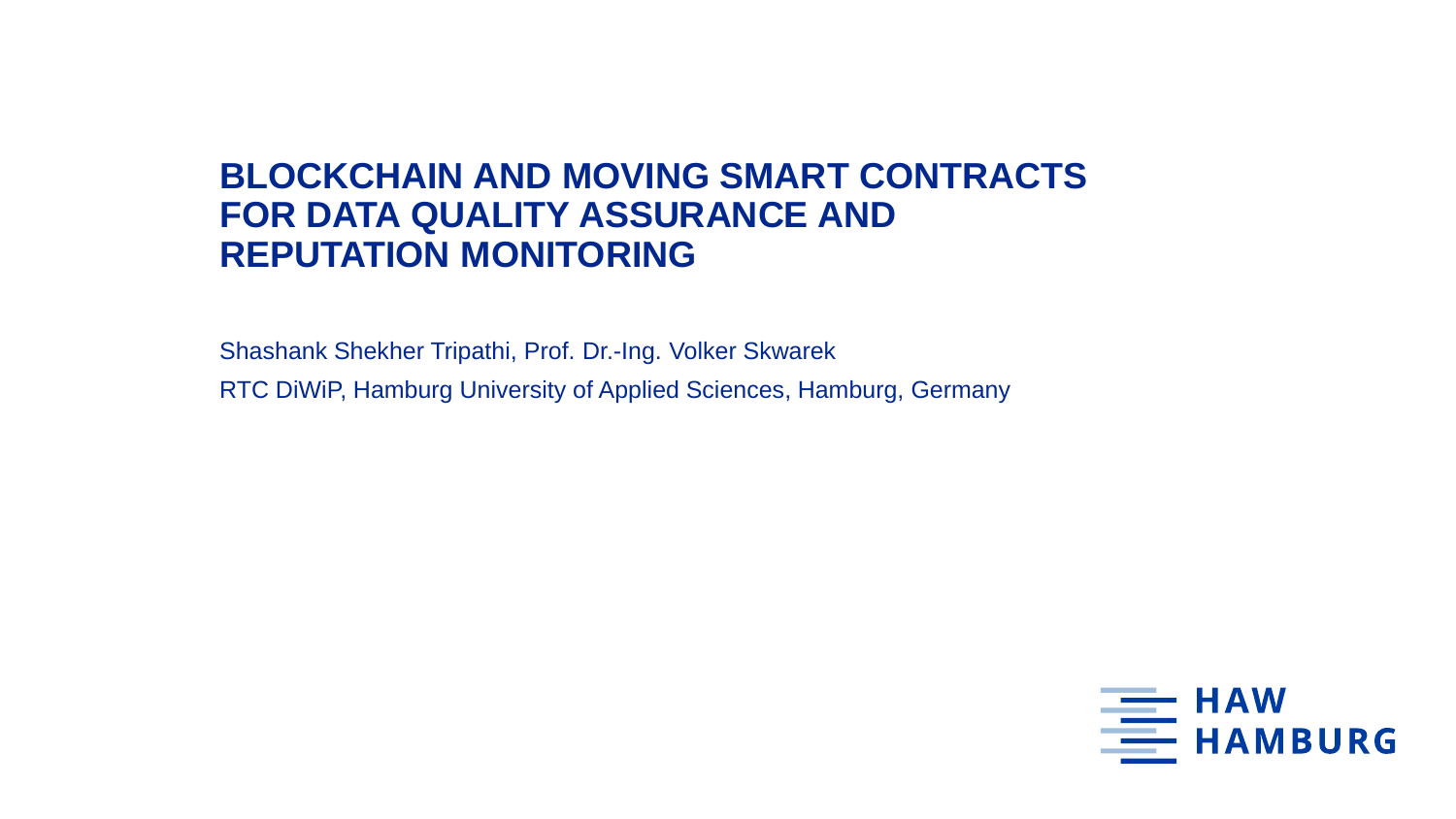#### **PROBLEM**

" As a researcher, I want to **protect my ideas, findings or collected data** etc. (intellectual property (IP), as early in the research process as possible, so I don't worry about rushing to publish or being scooped."

c.f. Initial talk by Max Planck Digital Library (James Lawton) during E-Science Tage 2021

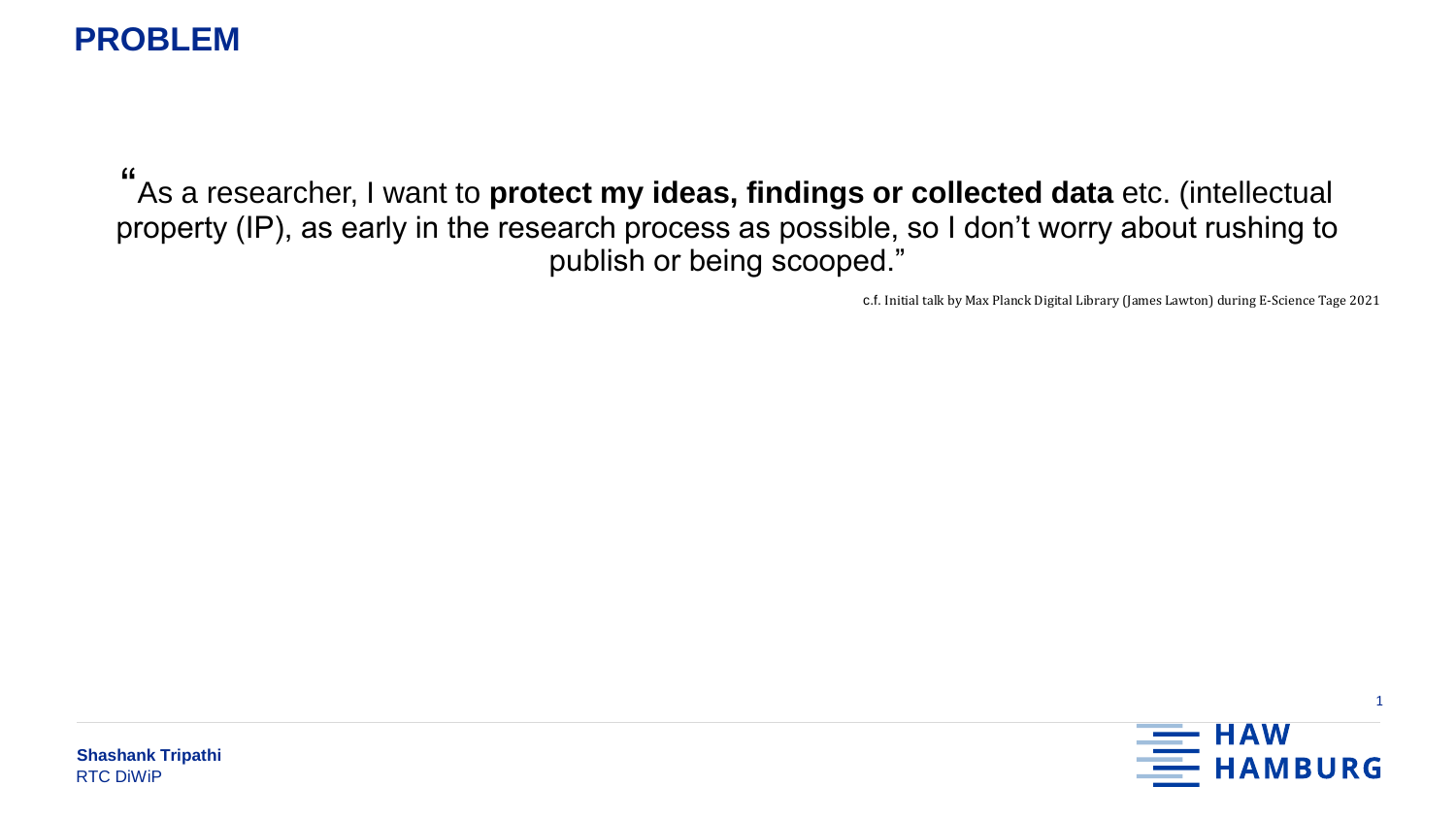#### **PROBLEM**

Pressure to: Publish literature to protect ideas Threat of: Intellectual property

## In case of dispute: Can one prove that he/she was the first?

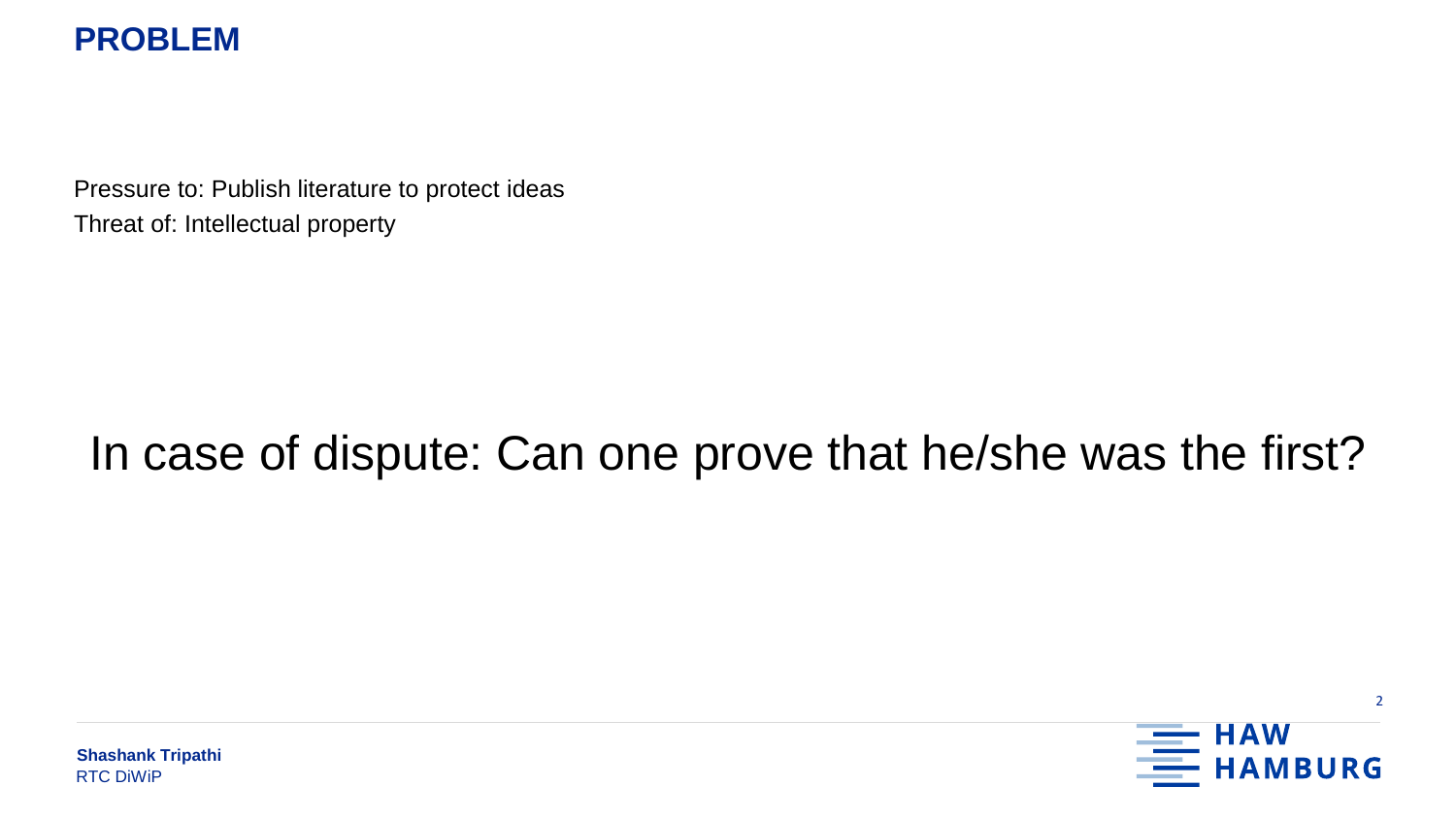#### **SOLUTION**

Solution #1: Upload the research data at a **central** public repository where data ownership can be proven.

Problems:

- 1. Do you trust the backend of central repository?
- 2. Do you trust the security of the server?
- 3. What if the data is too large?
- 4. What if accidentally the data is leaked by the researcher due to wrong accessibility settings?
- 5. Can the affiliation of the researcher with the data be proven?

In central repository, data manipulation and single point of failure are biggest threats.



3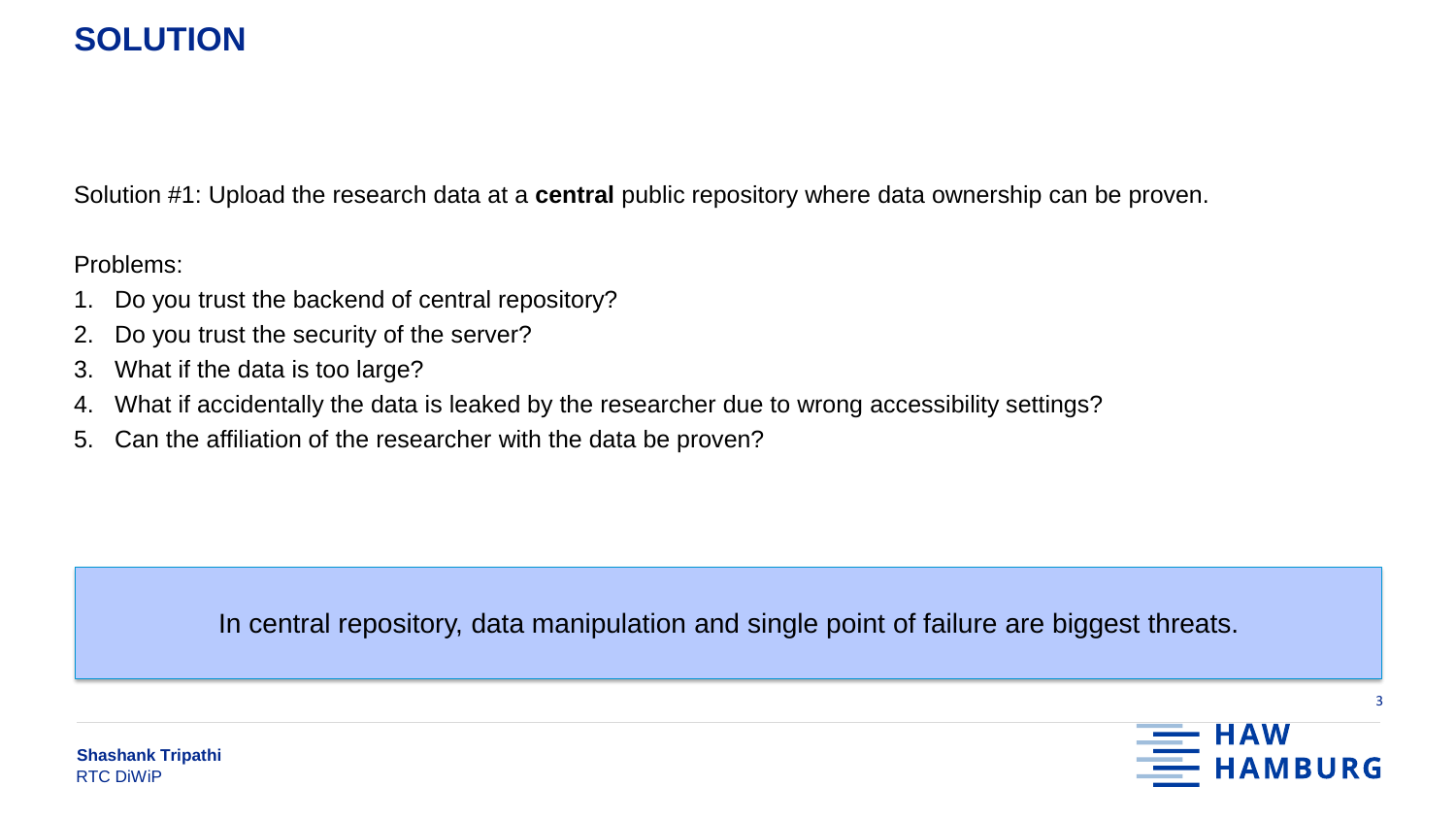#### **SOLUTION**

Solution #2: Upload the research data at a **decentralized** public repository where data ownership can be proven.

Problems:

- 1. Do you trust the backend of repository?
- 2. Do you trust the security of all the servers?
- 3. What if the data is too large?
- 4. What if accidentally the data is leaked by the researcher due to wrong accessibility settings?
- 5. Can the affiliation of the researcher with the data be proven?

In decentral repository, large data is hard to manage.

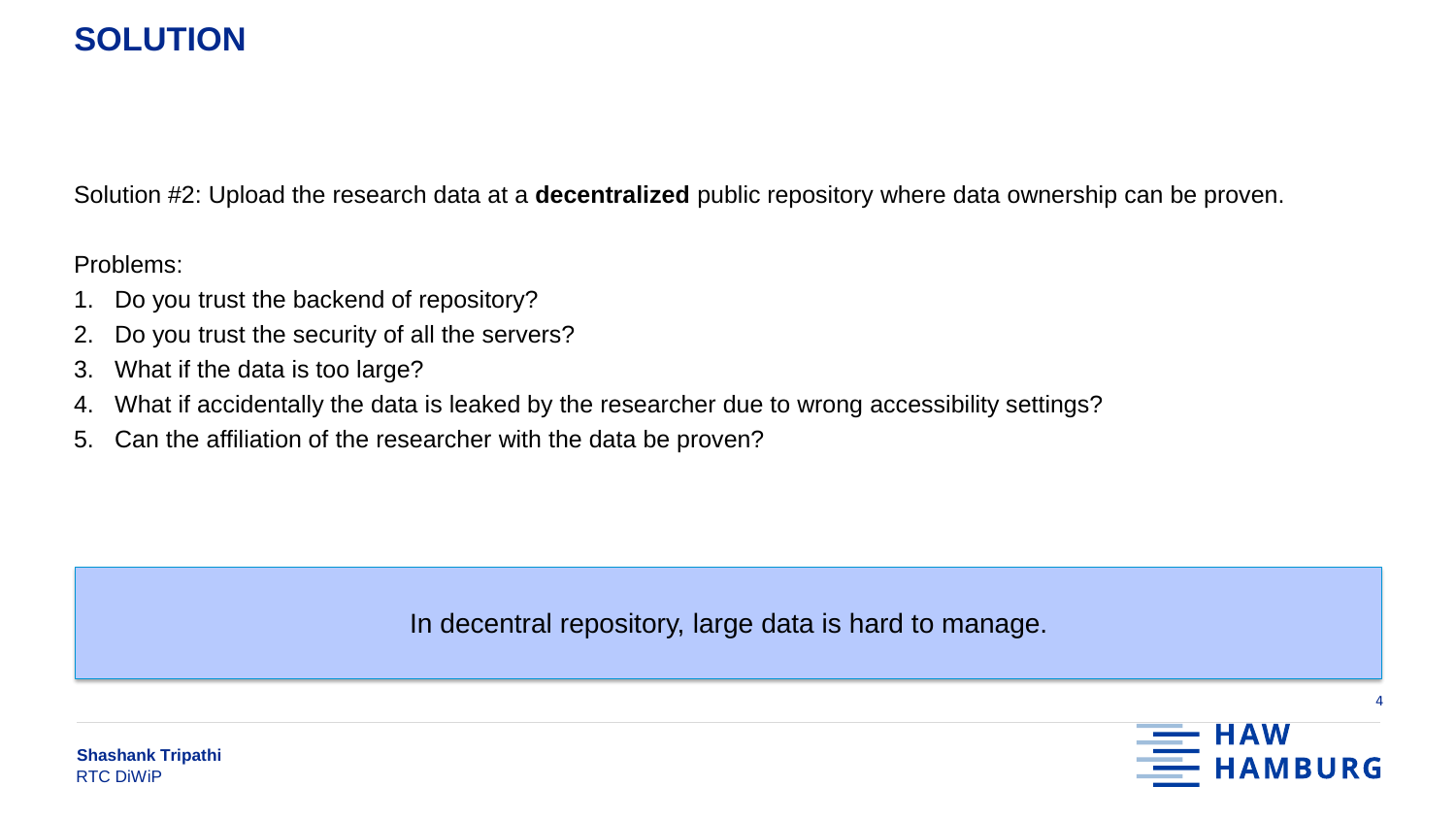

Solution #3:



In moving smart contract, data remains local and yet certified via decentralized computer programs.



5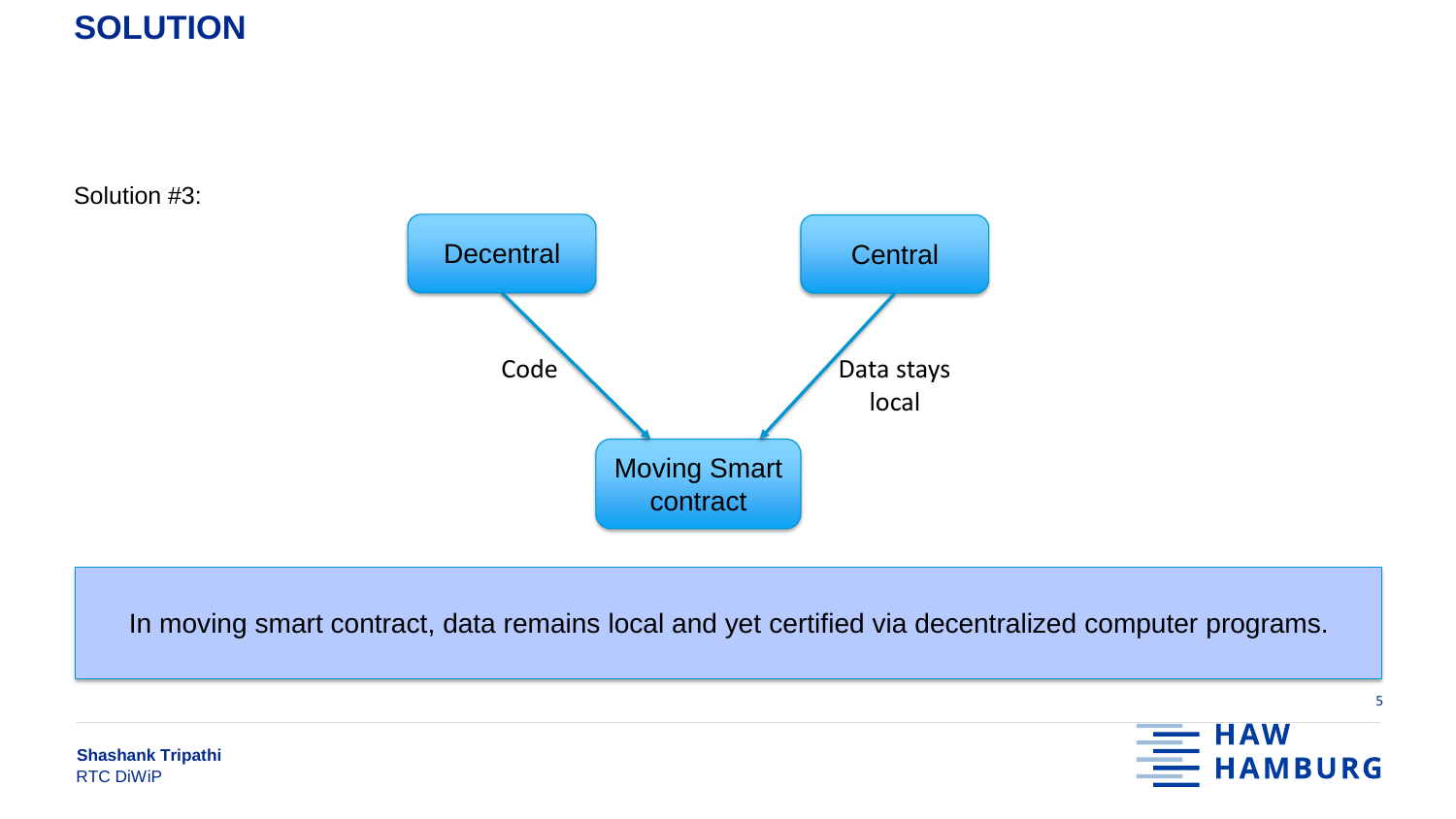#### **SOLUTION**

#### **Moving smart contract (Using blockchain)**

Problems:

- 1. Do you trust the backend of repository? The data is not revealed to the backend.
- 2. Do you trust the security of all the servers? Data is not shared with any server.
- 3. What if the data is too large? No upload required.
- 4. What if accidentally the data is leaked by the researcher due to wrong accessibility settings? No such settings.
- 5. Can the affiliation of the researcher with the data be proven?  $-$  Yes.



6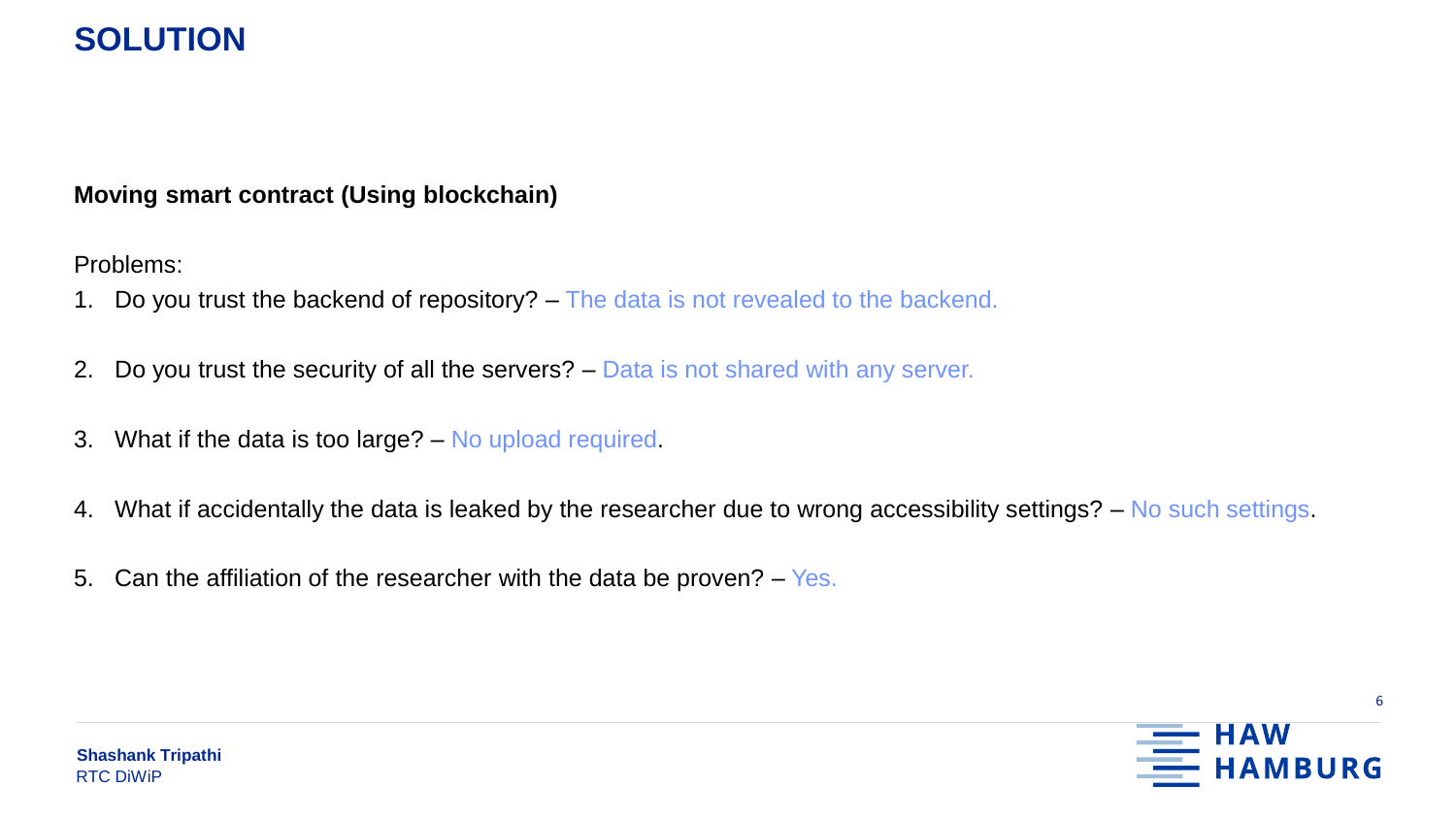#### **WHAT IS MOVING SMART CONTRACT?**

Moving smart contract is a **smart contract**.

- 1. Smart contract: Set of rules governing the **blockchain**.
- 2. Blockchain: Add-only data structure that are linked together using cryptographic **hash**.
- 3. Hash: Uniquely identifiable string resulting from applying unidirectional function to a data of variable length.

**Moving smart contract is a smart contract deployed on blockchain that facilitates movement of cryptographic function for generating proof of existence.**



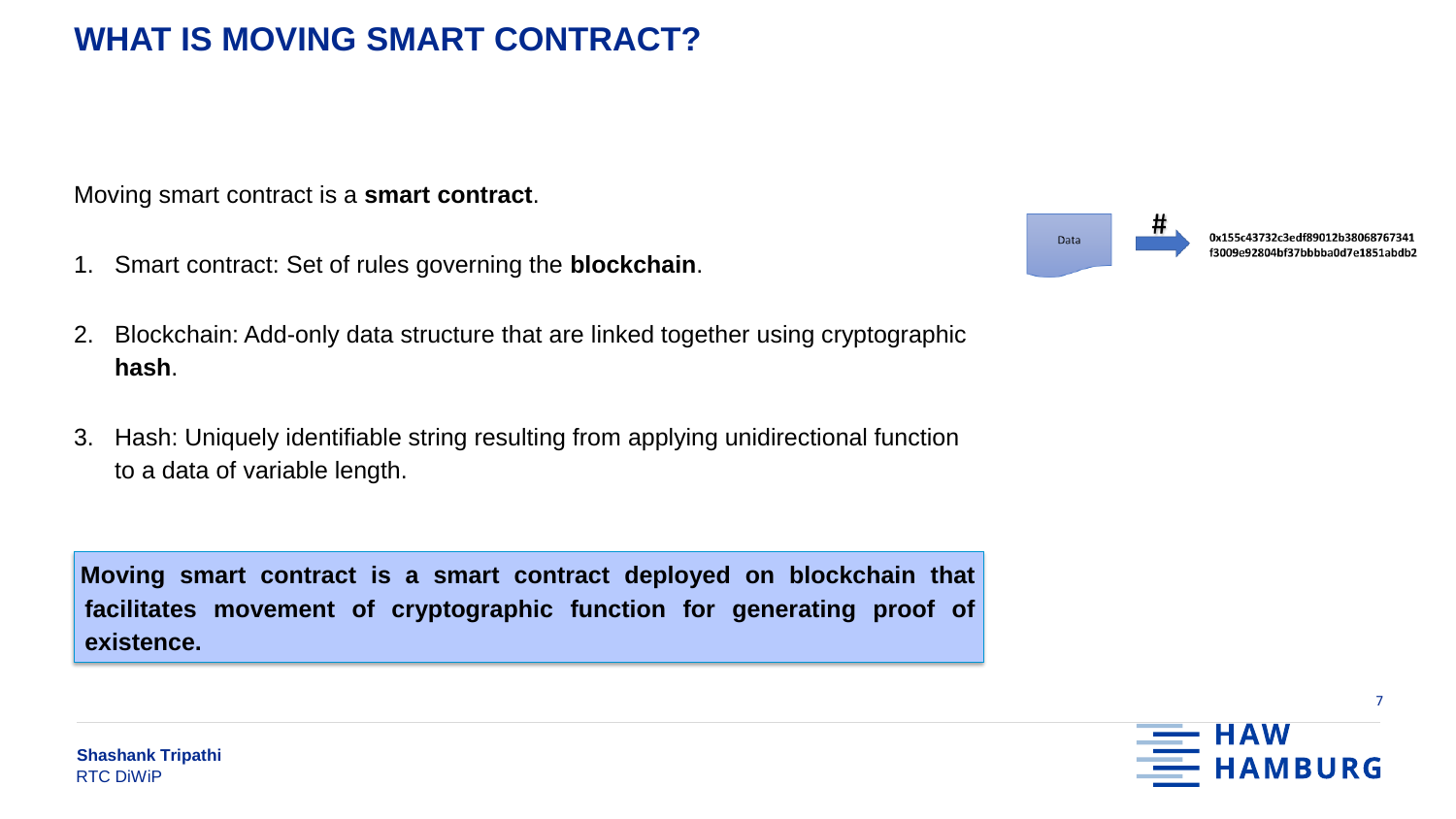### **QUALITY ASSURANCE WITH MOVING SMART CONTRACT**

- 1. The researchers can get the data certified by themselves but if they want they can also share the data with any node that they trust to get it validated.
- 2. During the process of validation, the quality control can be done.
- 3. Validation is optional for the researchers.



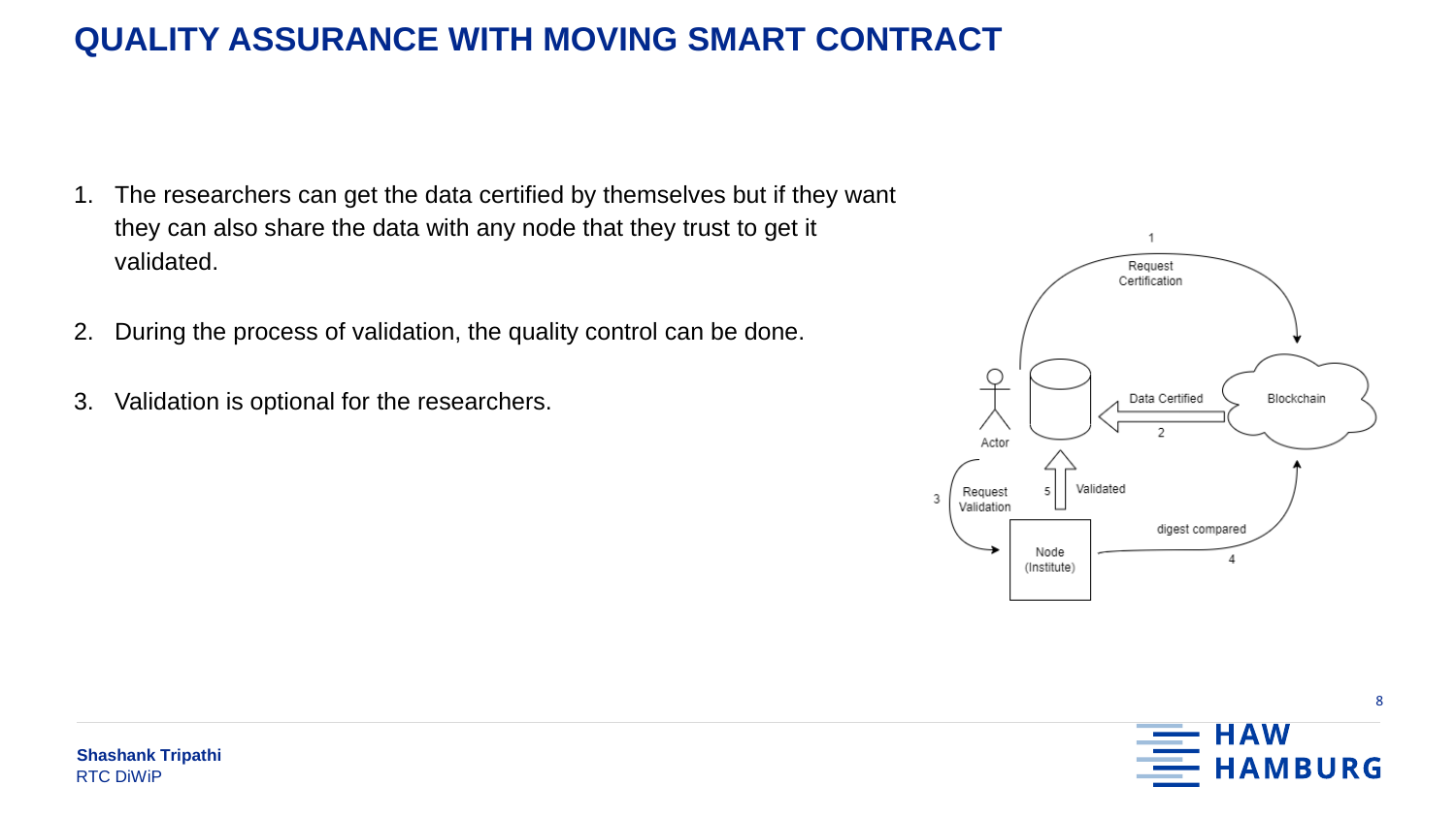#### **REPUTATION MANAGEMENT WITH MOVING SMART CONTRACT**

- 1. Allowing features like privacy and revocation using SSI
- 2. Reputation can be calculated using citations, validations and number of papers. The formula is not finalised yet.
- 3. Reputation can also be decreased. (only in case of dishonest validations)
- Reputation  $\propto$  citations (in case of research paper) validations number of papers